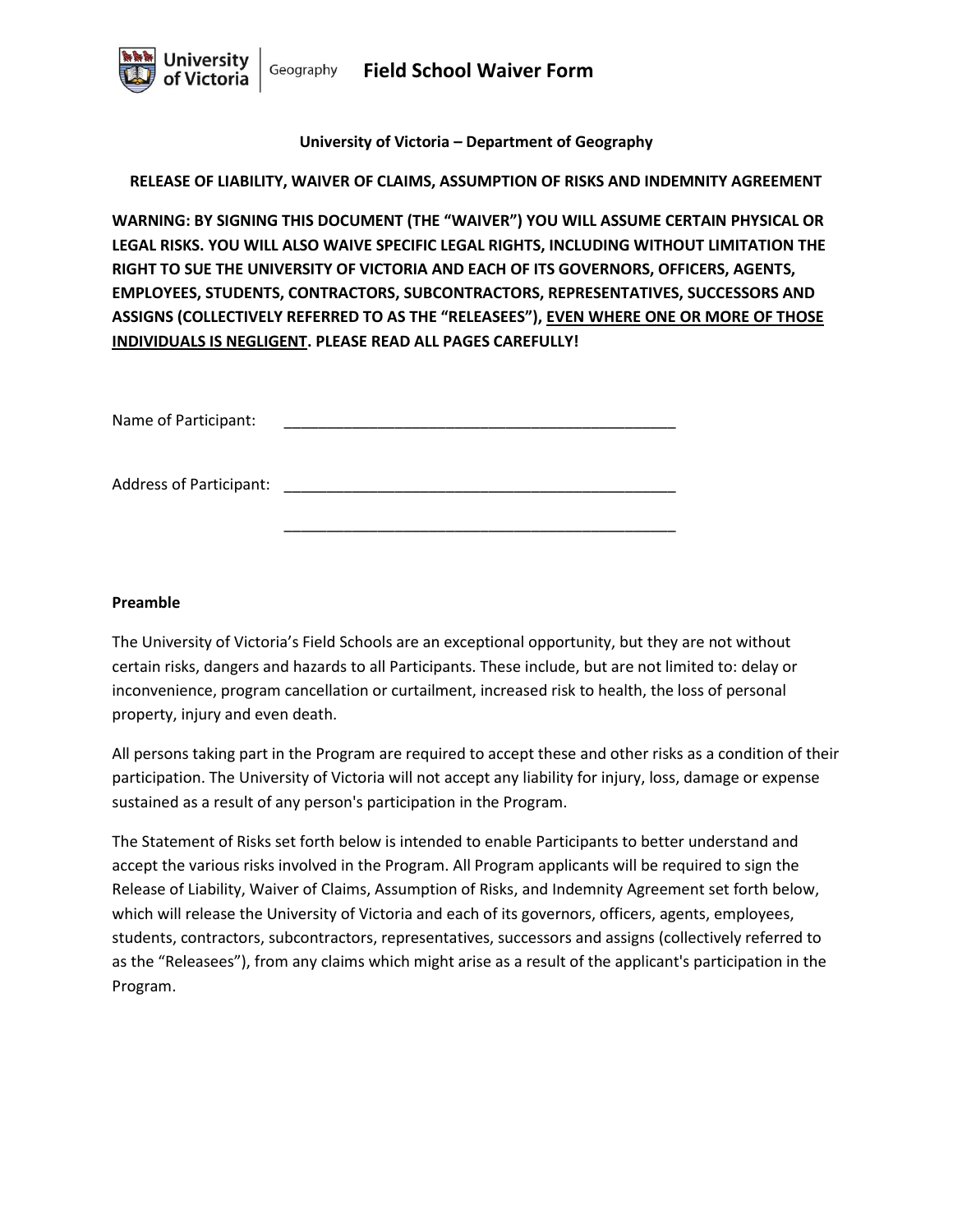# **Field School Waiver Form University of Victoria Department of Geography**

#### **Statement of Risks**

The Program involves the risks inherent in travel, international or otherwise. These include, but are not limited to: poor road and transportation systems, limited or poor access to health care professionals or facilities, exposure to wildlife, exposure to tropical/foreign diseases, and standards of criminal justice which may vary from Canadian standards, and/or risks of terrorism – all of which may result in increased risks to the Participant's health, damage to or loss of the Participant's property, injury of the Participant, or even death.

Participants in the Program may be using the services of independent travel agents and airlines. The Releasees do not accept responsibility for the conduct of these independent agencies. It is always possible that the Program may not be completed or individual activities may be curtailed or cancelled. Reasons for curtailment or cancellation may include, but are not limited to: weather, illness, political disturbances, civil unrest, war, transportation problems, failure to perform on the part of travel agents or airlines, problems relating to customs, natural disaster, and/or other circumstances beyond the control of the Releasees.

It is the responsibility of each Participant in the Program to learn as much as possible about the risks of the venture, to weigh those risks against the advantages, and to decide whether or not to participate.

The Releasees accept no responsibility and assume no liability with respect to any academic, vocational, medical, or financial advice received by a Participant concerning the field school.

\_\_\_\_\_\_\_\_\_\_\_\_\_\_\_ (*initial here*)

I, \_\_\_\_\_\_\_\_\_\_\_\_\_\_\_\_\_\_\_\_\_\_\_\_\_\_\_\_\_\_\_\_\_ (*print name*), am aware that the Program involves many risks, dangers, and hazards, including, but not limited to, those referred to in the Preamble and the Statement of Risks set forth above. I am also aware that my participation in the Program is voluntary. Where applicable, I have reviewed the Government of Canada travel advisories for all countries to be visited during the Program, which is available online a[t https://travel.gc.ca/travelling/advisories,](https://travel.gc.ca/travelling/advisories) prior to signing this Release of Liability, Waiver of Claims, and Indemnity Agreement, and acknowledge that I should periodically review such travel advisories since they may change from time to time. I freely accept and fully assume all such risks, dangers and hazards, and the possibility of delay or inconvenience, Program cancellation or curtailment, the loss of, or damage to, personal property, injury to my health, bodily injury, and even death.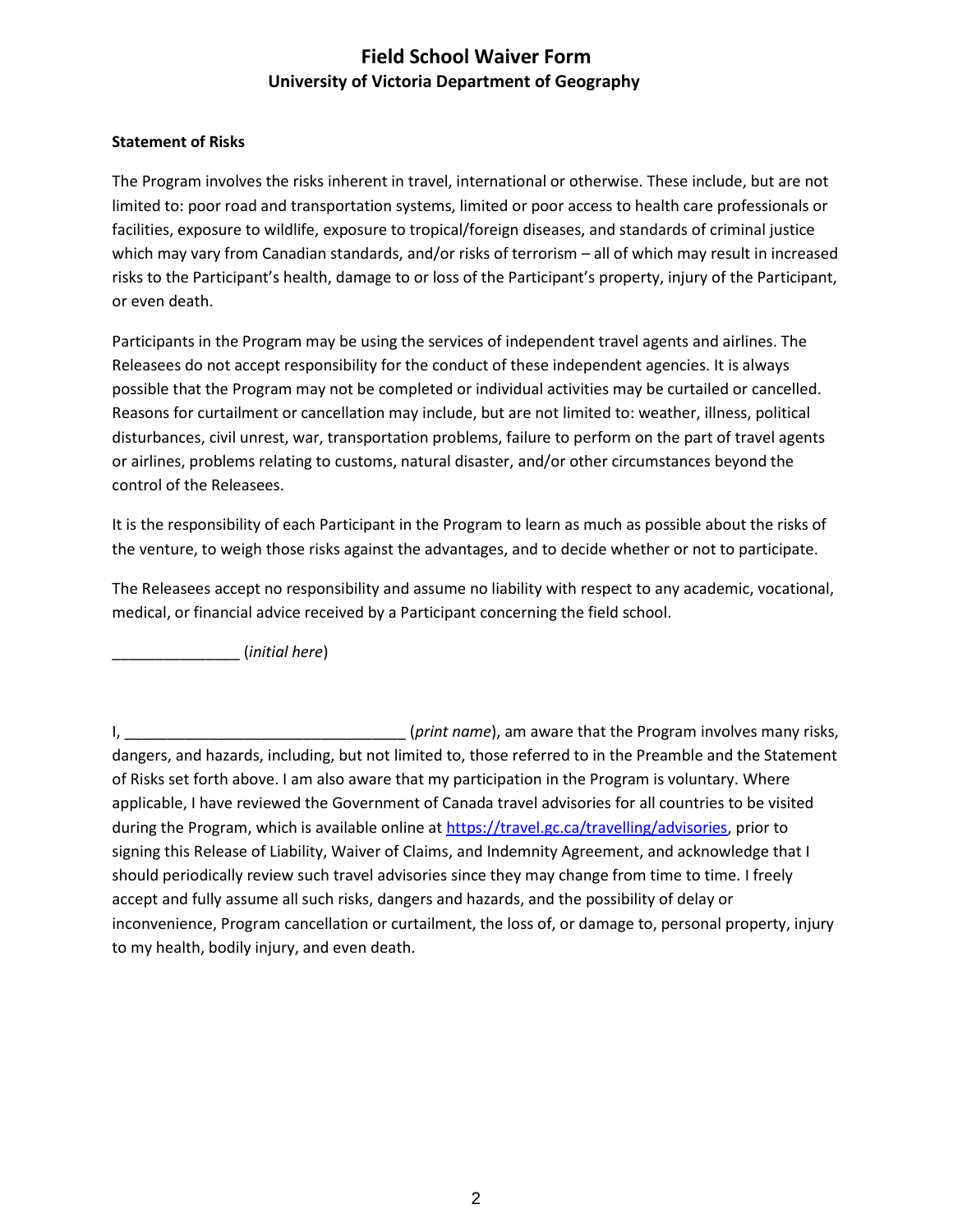# **Field School Waiver Form University of Victoria Department of Geography**

#### **Release of Liability, Waiver of Claims, and Indemnity Agreement**

**IN CONSIDERATION** of the Releasees allowing me to participate in the Program, and as a condition of my participation in the Program, and for other good and valuable consideration (the receipt and sufficiency of which I acknowledge):

**1.** I WAIVE AND RELINQUISH ANY AND ALL CLAIMS, CAUSES OF ACTION, COSTS, DAMAGES, DEMANDS AND OBLIGATIONS of any kind or nature whatsoever, known or unknown, that I have or may in the future have against the Releasees resulting from my participation in the Program and arising from any cause whatsoever, including negligence, breach of contract, or breach or any statutory duty or other duty of care on the part of the Releasees.

**2.** I RELEASE AND FOREVER DISCHARGE the Releasees from and against any and all liability for any loss, expense, property damage, bodily injury or death that I may suffer as a result of my participation in the Program, or in any manner connected with, related to or as a consequence of my participation in the Program, due to any cause whatsoever, including any negligence, breach of contract, or breach of any statutory or other duty of care on the part of the Releasees.

**3.** I AGREE TO HOLD HARMLESS AND INDEMNIFY the Releasees from any and all liability for (a) any damage to the property of, or bodily injury to, any third party, resulting from my negligent or intentional act or omission while participating in the Program; and (b) from any and all nonscheduled or emergency expenses related to first aid or medical treatment or evacuation of myself in the event of an accident, injury or illness. I acknowledge that all expenses associated with non-schedules or emergency evacuation, rescue or first aid will be my responsibility and not paid by the Releasees.

**4.** I agree to abide by all local laws and regulations while participating in the Program, and to take responsibility for my own conduct, should I become liable to any person for any loss or damage which I have caused.

**5.** I agree that this Release of Liability, Waiver of Claims, Assumption of Risks and Indemnity Agreement shall be effective and binding upon my successors, assigns, heirs, next of kin, executors, administrators and personal representatives.

**6.** I agree that this Release of Liability, Waiver of Claims, Assumption of Risks and Indemnity Agreement shall be governed by and construed in accordance with the laws of the Province of British Columbia. Any action or dispute arising out of my participation in the Program shall be instituted or brought in the Courts of the Province of British Columbia, and by signing and delivering this Agreement, I irrevocably accept and submit to the exclusive jurisdiction of such courts, and to all proceedings in such courts.

**7.** I represent, warrant and agree that, in executing and delivering this Release of Liability, Waiver of Claims, Assumption of Risks and Indemnity Agreement, I am not relying, and have not relied, upon any representation, promise or statement made by the Releasees which is not recited or embodied in this Agreement.